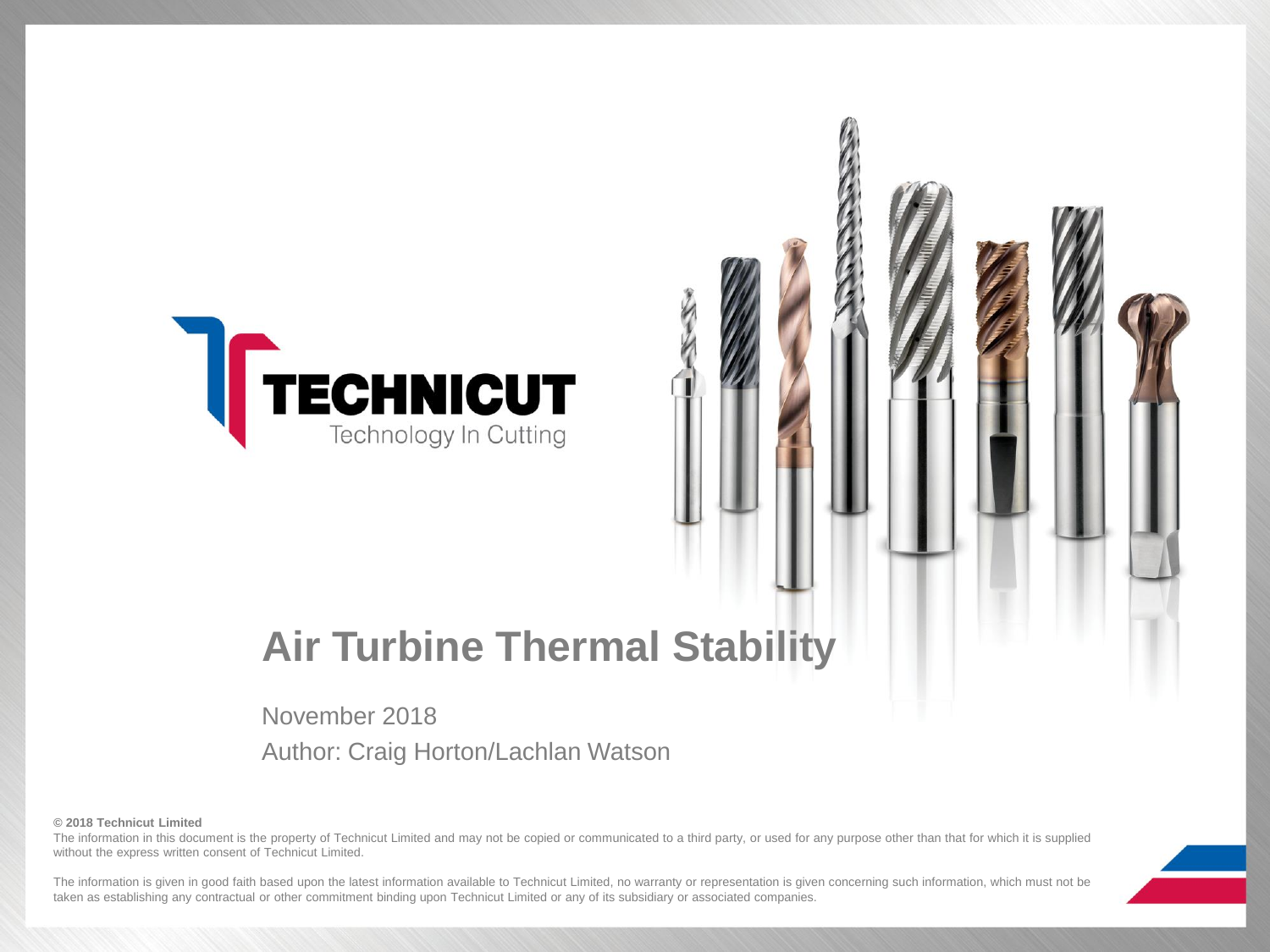# **Overview**

An investigation into temperature change of the Air Turbine Spindles over long running periods is required.

A test was carried out at the Technicut TECH-CENTRE, running the spindle freely without a cut for two hours before taking a one minute cut. Measurements of the tool length and temperature were taken in order find any change in temperature and gauge length of the cutting tool assembly.

Recorded data showed minimal change in both the temperature and tool length indicating that there is little concern over thermal growth while running the Air Turbine Spindles for prolonged periods of time. All cutting was dry (without coolant) to simulate worst case cutting conditions.



Thermal Imaging taken During Test

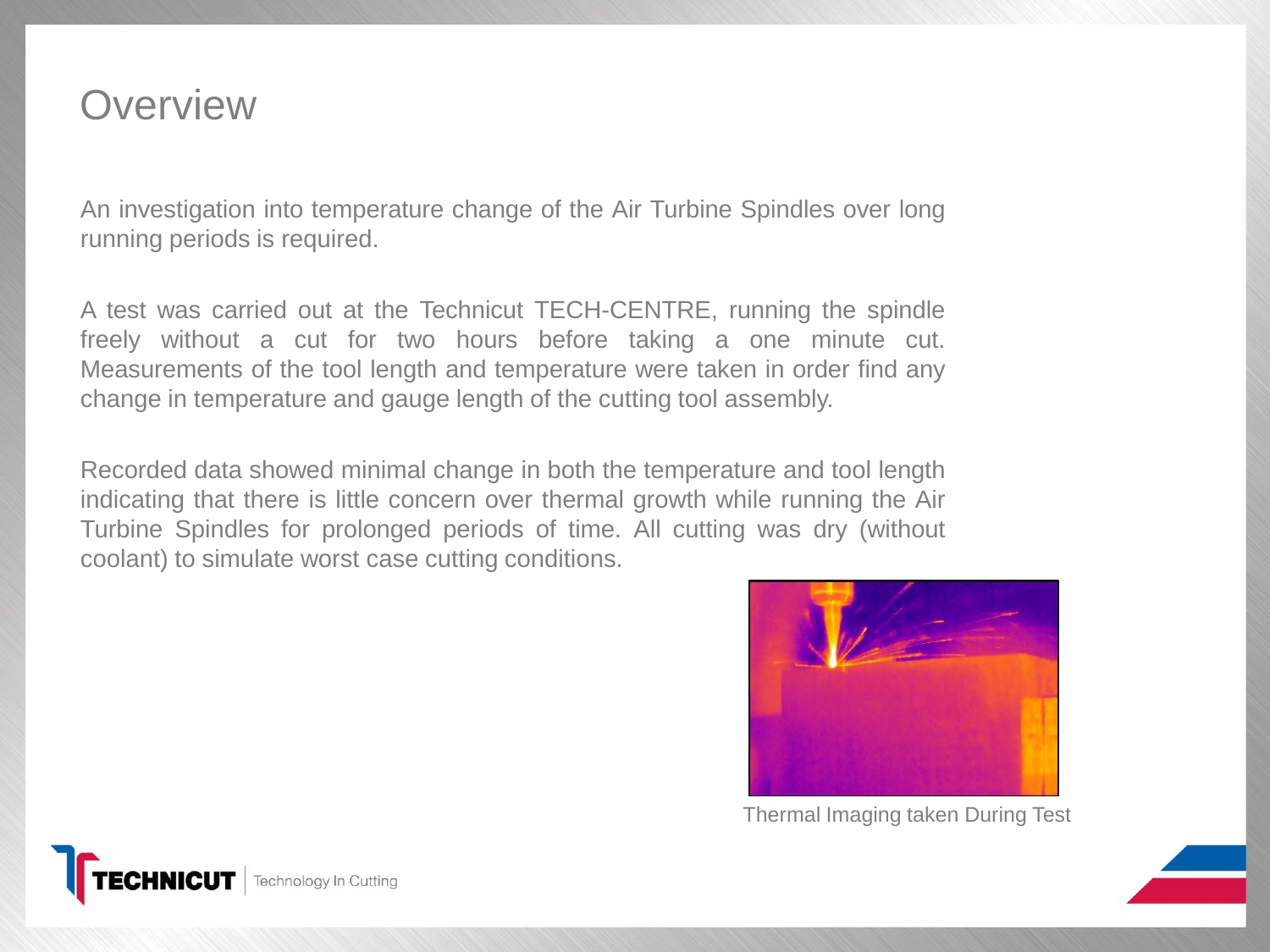# Equipment and Setup

Equipment:

- Hermle C52U MT
- BLUM Laser Tool Measurer
- FLIR T640 Thermal Imaging Camera
- Air Turbine 660HSK-A100 50,000 RPM
- Machine Vice
- Titanium 6Al-4v Test Piece
- 1mm Technicut Ball Nose Tool

### Setup:

The thermal imaging camera was clamped to the machine bed with the lens aimed towards the titanium workpiece. With the Air Turbine in the spindle the tool was measured using the BLUM Laser Measurer.



1mm ball Nose tool used during machining experimental setup Experimental setup



FLIR T640 Thermal Imaging Camera



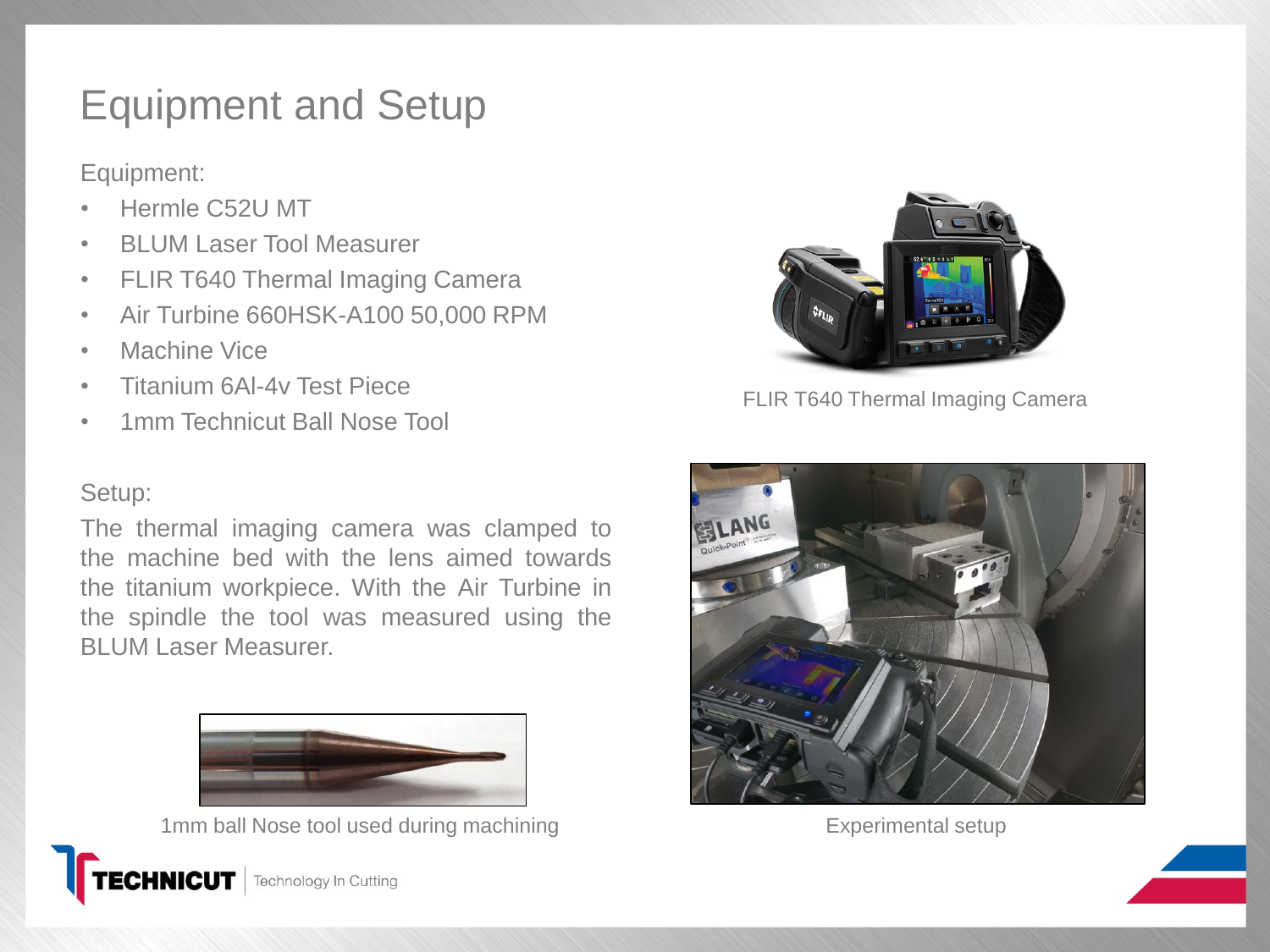# **Method**

- In order to assess the temperature change through long running periods the Air Turbine Spindle was setup in a Hermle C52U MT 5 axis machine tool with a Ø1mm ball nose tool.
- An initial datum tool length measurement was taken.
- The Spindle was run freely without a cut for a two hour period with temperature readings taken every 20 seconds.
- After this two hour period the tool length was measured using the BLUM Laser installed in the machine.
- Following this a one minute cut was made in Ti 6Al-4V at the parameters in the table below.
- Tool length measurements were taken again immediately after cutting.
- Finally this process was repeated 6 times to take the total running time to approximately 12 hours.

| <b>Feed</b><br>(mm/min) | <b>Speed</b><br>(rpm) | Feed per<br><b>Tooth</b><br>(mm/tooth) | <b>Cutting</b><br><b>Speed</b><br>(m/min) | <b>Axial DOC</b><br>(mm) | <b>Radial DOC</b><br>(mm) |
|-------------------------|-----------------------|----------------------------------------|-------------------------------------------|--------------------------|---------------------------|
| 2000                    | 50,000                | 0.02                                   | 157                                       | 0.2                      | 0.4                       |

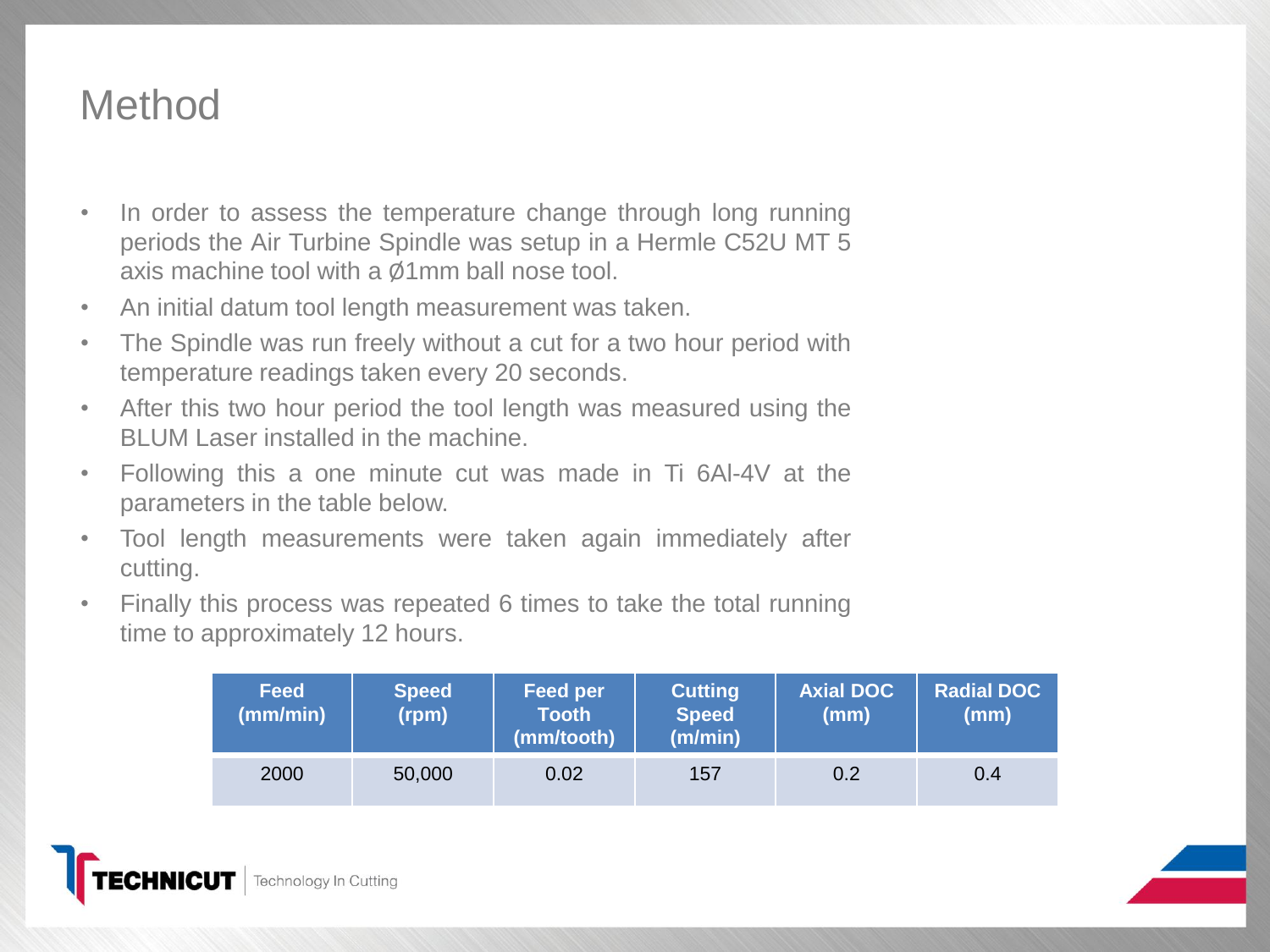### **Measurements**

Two types of measurement were taken with the aim of showing temperature change and its affect on machining:

- Firstly, a thermal imagine camera was set up in the machine for temperature recording.
- Also, the BLUM laser measurer fitted inside the machine was used to take five tool length measurements before and after cutting to check for thermal growth of the spindle. Five measurements were taken and an average taken to account for measurement variation.

The aim was to show any increase in temperature over time by the spindle running continuously. Also, the tool length measurements would show if the size of the tool increased as a result of thermal expansion.



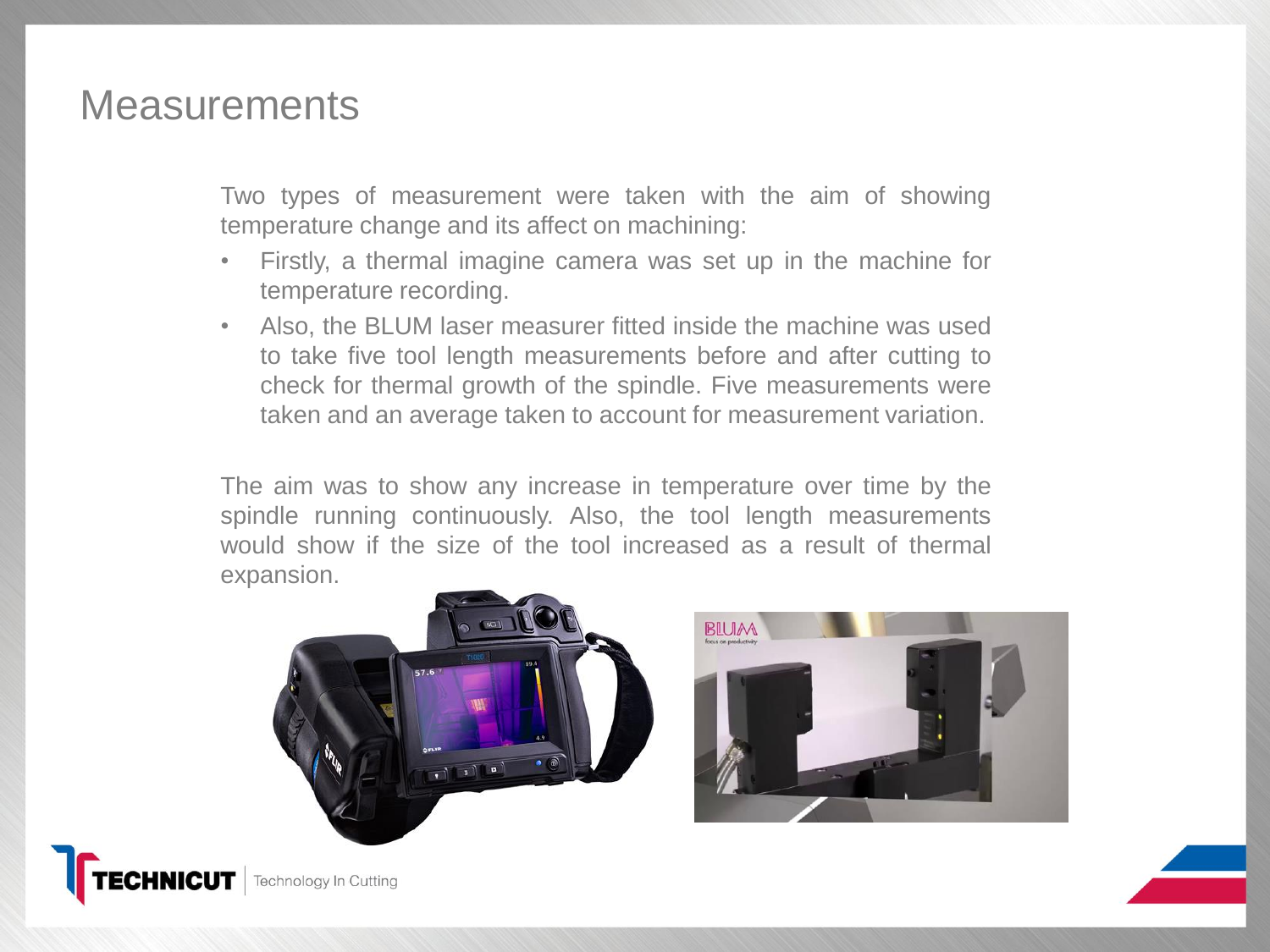## Results - Temperature

The camera was able to record continuously for the first 4.5 hour period.

Below is a graph showing the temperature at 20 second intervals, as can be seen there was a small temperature rise at the start as the spindle went from ambient 26°C to a steady state operating temperature around 30°C.



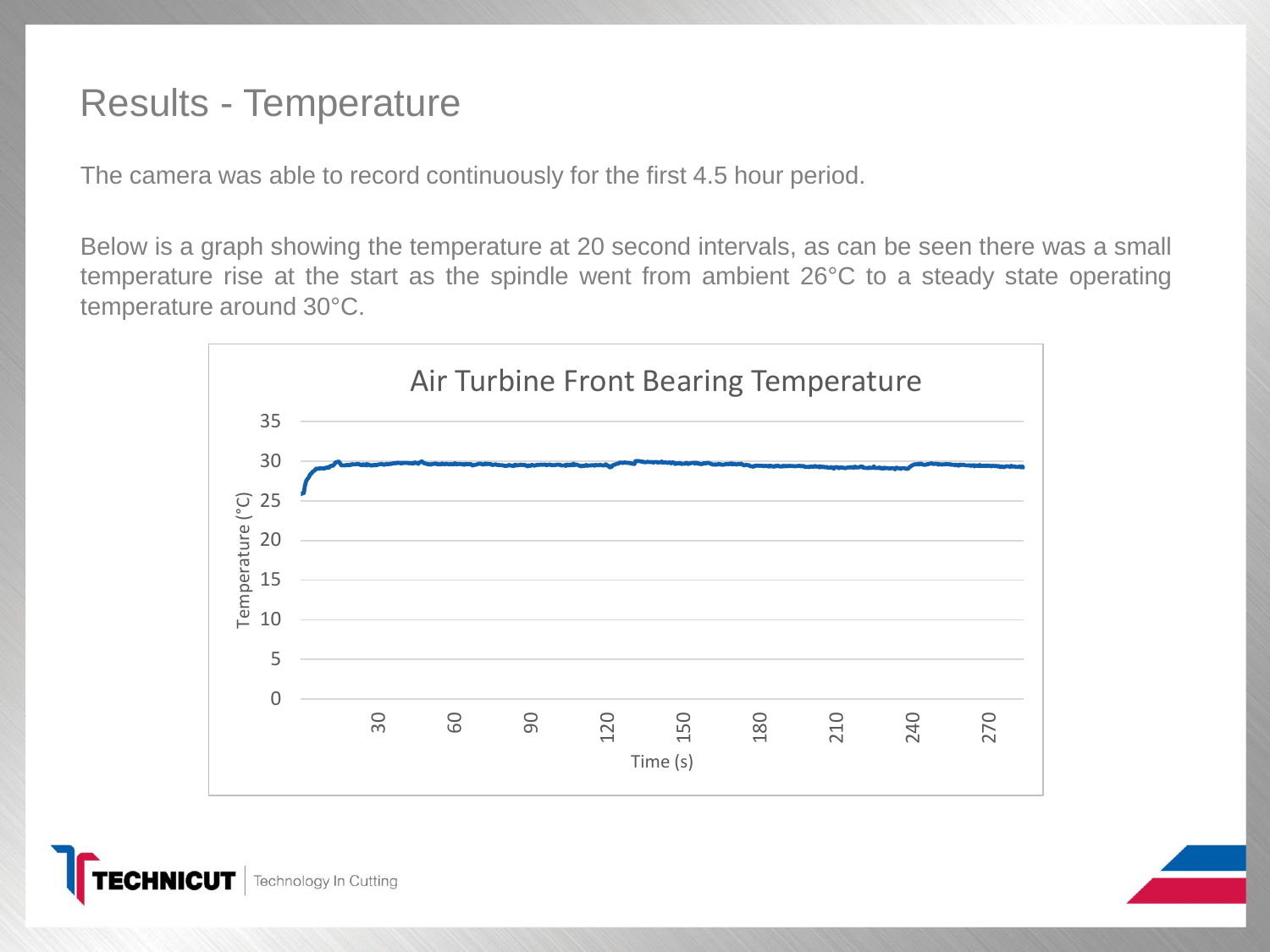# Results - Temperature

The image below shows where the maximum temperature reading was taken, highlighted by the red triangle. This is the location of the front bearing of the spindle. The image was extracted after the Spindle reached steady state operating temperature.



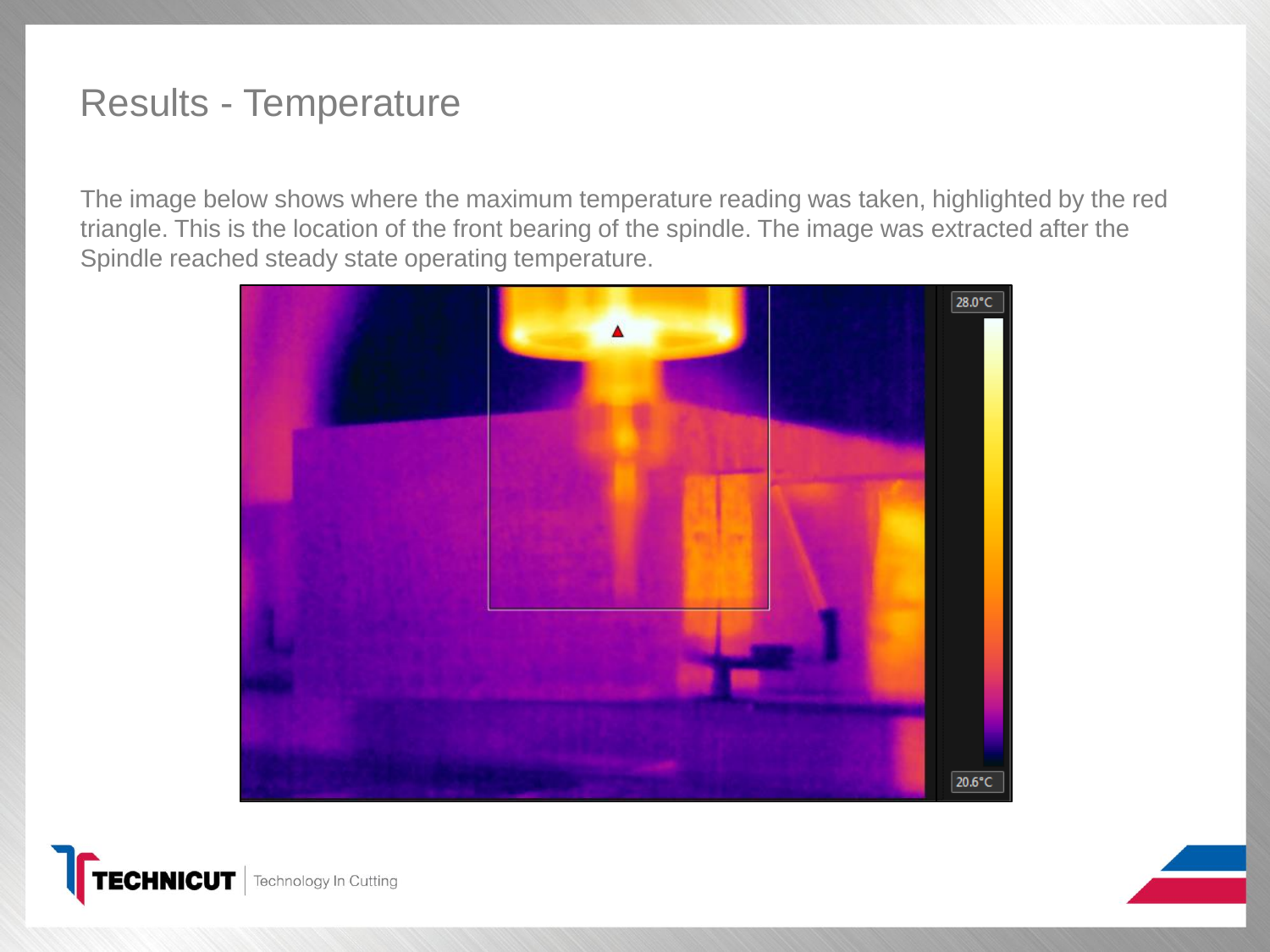## Results - Tool Length

Below is a graph showing the average change in tool length from the original measurement taken at the start of the test. Five measurements were taken before and after the programmed cut in order for an average to be calculated. The accuracy of the Blum Laser is ±2.5µm.

The maximum change was -9µm, taken after the cut at 10 hours. The gradual reduction over the test could be explained by tool wear due to dry cutting titanium. The small increase towards the end is due to built up cutting edge which was observed at the end of the test.



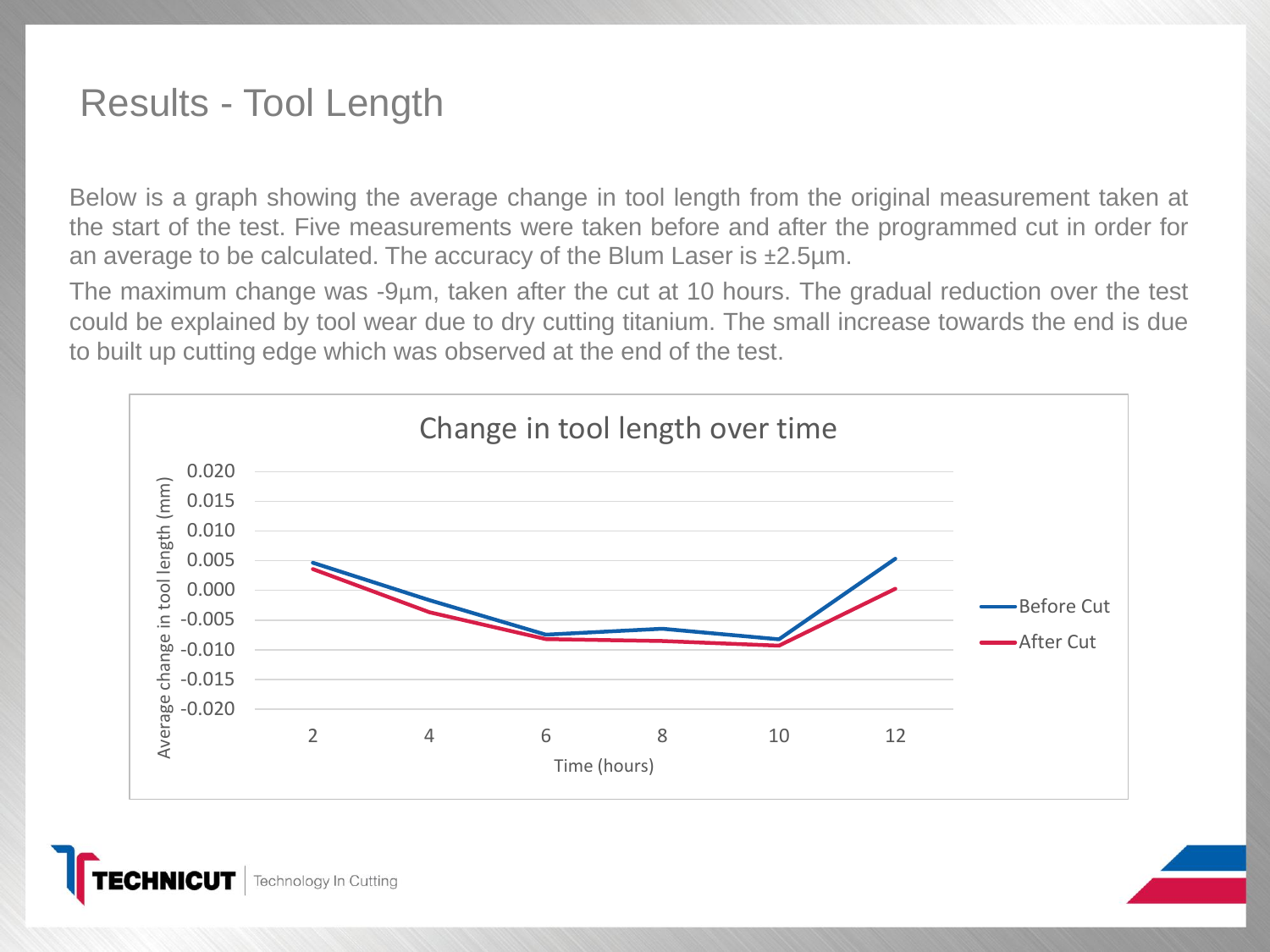# **Conclusion**

The results showed negligible change to the temperature and tool length over a 12 hour continuous run.

Observing the temperature data that was recorded for 4.5 hours, and the tool length measurements taken, there is no reason to believe that the steady state temperature would vary further beyond this time period.

For applications requiring very high dimensional accuracy, it could be recommended to carry out a warm up cycle of 10 minutes running of the Air Turbine Spindle before starting processing to ensure the spindle has reached a steady state operating temperature similar to the warm up cycle of a conventional machine tool spindle.

Where permissible, the use of coolant will further help control thermal expansion of the Air Tubine Spindle, cutting tool and workpiece.

Overall, this test gives confidence in thermal and dimensional stability running the Air Turbine Spindle for a long period of time.